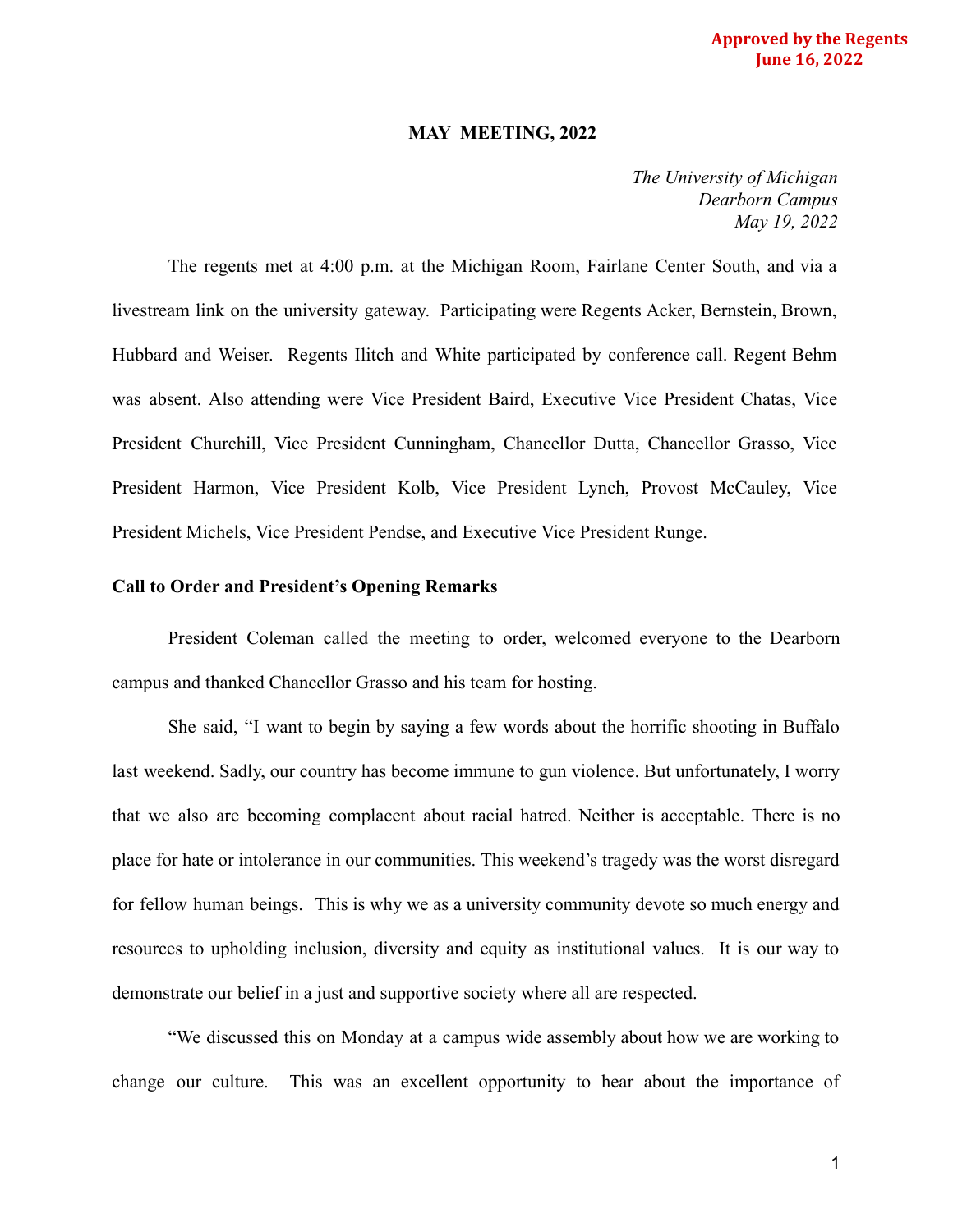identifying and embracing core values that bind us as citizens of a leading university. The Culture Journey assembly also was the first public event for Laurie McCauley, our new provost and executive vice president for academic affairs, and I want to welcome her to the table today. We are excited to have her as part of our executive leadership team, and we all look forward to working with her. There is never a slow period for the Provost's Office, but this is a particularly demanding time, with tenure decisions and promotions and preparing next year's budget. Laurie, we are delighted you are with us.

"Earlier this week, I had the great honor to join in a virtual discussion with Ukrainian President Volodymyr Zelenskyy. This was an hour-long conversation with the presidents of AAU universities, and President Zelenskyy was very gracious with his time. He is a brave and inspiring leader facing unbelievable challenges with courage and conviction.

"He spoke of the physical destruction of his country's libraries, which is the destruction of knowledge. He told us of the damaging effects of disinformation campaigns and he discussed the forced deportation of Ukrainian children to Russia saying, 'This is like losing your future.' It was a sobering and enlightening discussion. It served as a reminder about how critical it is for us as a university to engage globally and live our democratic values.

"This week, *Money* magazine ranked UM as the number one college in the country for value. This ranking is only the second time a public university has placed at the top of the list. The magazine praised us for our affordability, high graduation rates, and the quality of a Michigan education. In addition, the editors singled out our financial aid programs, particularly our Go Blue Guarantee and our commitment to support any accepted student from Michigan with demonstrated need. This is a well-deserved honor. It is a powerful testament to so many in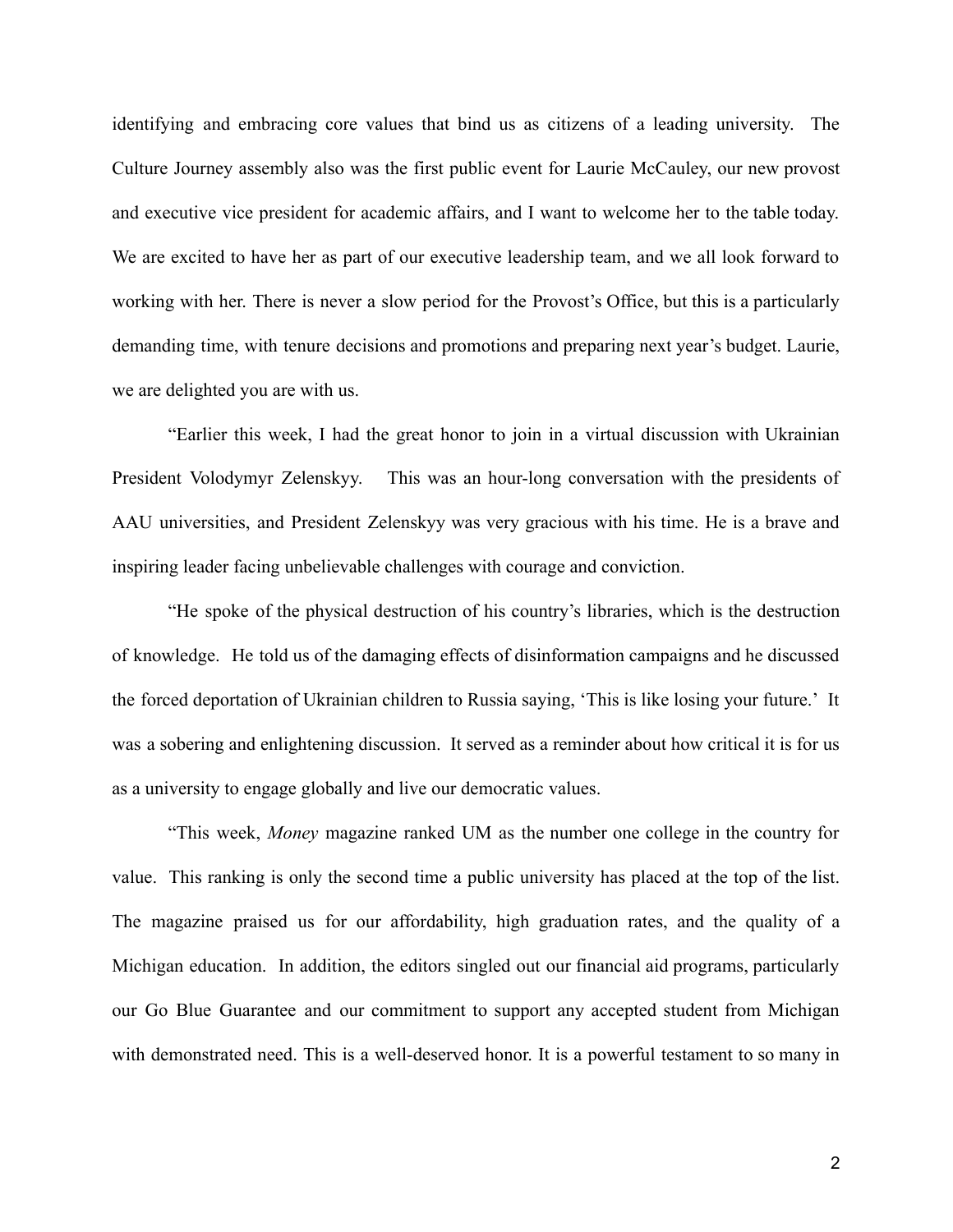our community who are working together for our collective success. And it is excellent news for the students and families who are considering Michigan."

Regent Acker said, "I want to thank my Board of Regents colleagues and the many other campus leaders who make this financial aid possible – especially the Go Blue Guarantee that is offered on all three campuses. We're making a difference in the lives of our students and the future of our state. We'll have another opportunity next month to showcase our priorities when we consider the campus budgets for the coming year.

"We will again be able to showcase this institution's leadership in higher education in the innovative ways we support the academic success and mental health of our students and to show our support for our incredible employees who have been so supportive of this university throughout a global pandemic, including working without a pay raise."

Regent Brown said, "When I ran for this office, one of my goals was to highlight and strengthen the university, and the connection between all three campuses' and their impact on the entire state. Not just the students, but also the economy and ecology. We are making plans to host our July 21 meeting in the Upper Peninsula. This will be an opportunity for each one of us to strengthen the connections between UM and our neighbors to the north. We'll meet in person with local leaders from the area, as well as community members, donors, alumni, students and prospective students. We'll have an opportunity to highlight our research in the area and visit places like the UM Biological Station and Camp Michigania. We'll have more details to share about the 'Go Blue! Up North' visit in the weeks ahead. And this is just one of three university-related tours of the state taking campus leaders and students well beyond the southeast Michigan home turf for the three UM campuses.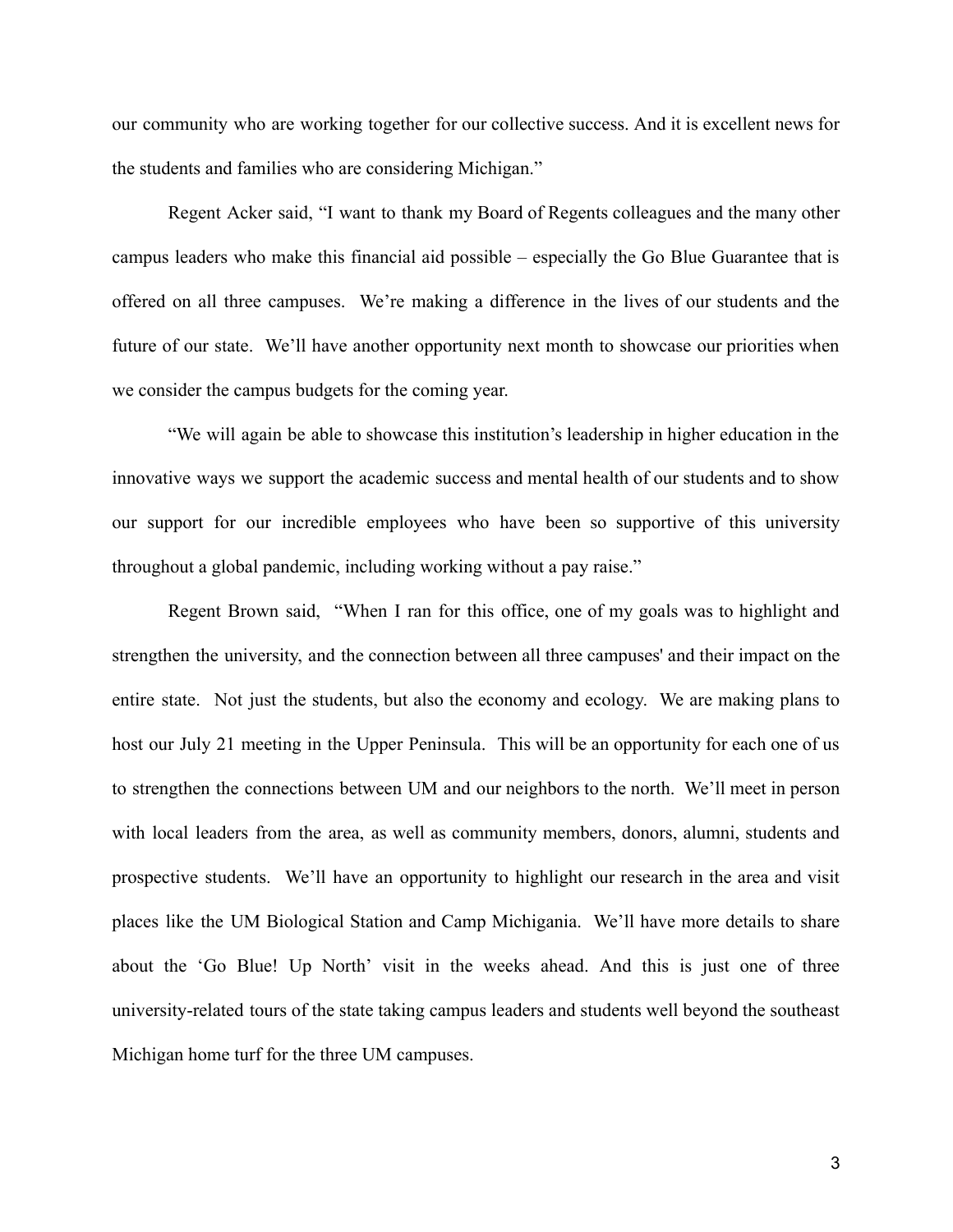The Michigan football program announced earlier this year that it will restart its series of education and experiential learning opportunities for its student-athletes with a trip around the state of Michigan. The annual Michigan Road Scholars program, which takes a group of faculty members on a weekly bus tour of the state, also resumed its tour after a two-year break, and included stops in Lansing, Grand Rapids, Muskegon, Traverse City, Pellston, Sault Ste. Marie, Brimley, Midland, Warren, and Detroit.

Regent Hubbard thanked all those who have assisted with the work of the Presidential Search Committee. She said, "Regent Ilitch and I have been pleased with the activity to date and are looking forward to finding a president who can lead our university into the next century, and take it to the next level. We are making progress and hope to have a new president identified this summer, meeting the timeline announced earlier in the process. We hope to have good news for you soon."

Regent Ilitch said, "During our informal meeting today we received a comprehensive report on the status of our sexual misconduct work. Many initiatives and programs have been instituted upon the recommendation of three expert firms, Guidepost Solutions, WilmerHale and Hogan Morran. As we know, the significant problems highlighted by all three firms included a lack of accountability throughout the university and a fear of retaliation which leads to a fear of reporting, a culture of silence and unquestioning and siloing of information amongst schools. Sexual misconduct remains dramatically under-reported. Anonymous complaints are at an all time high. This is typical in a retaliatory environment. Guidepost Solutions recommended to the board of regents that we create an office of ethics and compliance. It is critical that we implement this recommendation so our community has a safe place to report. We received a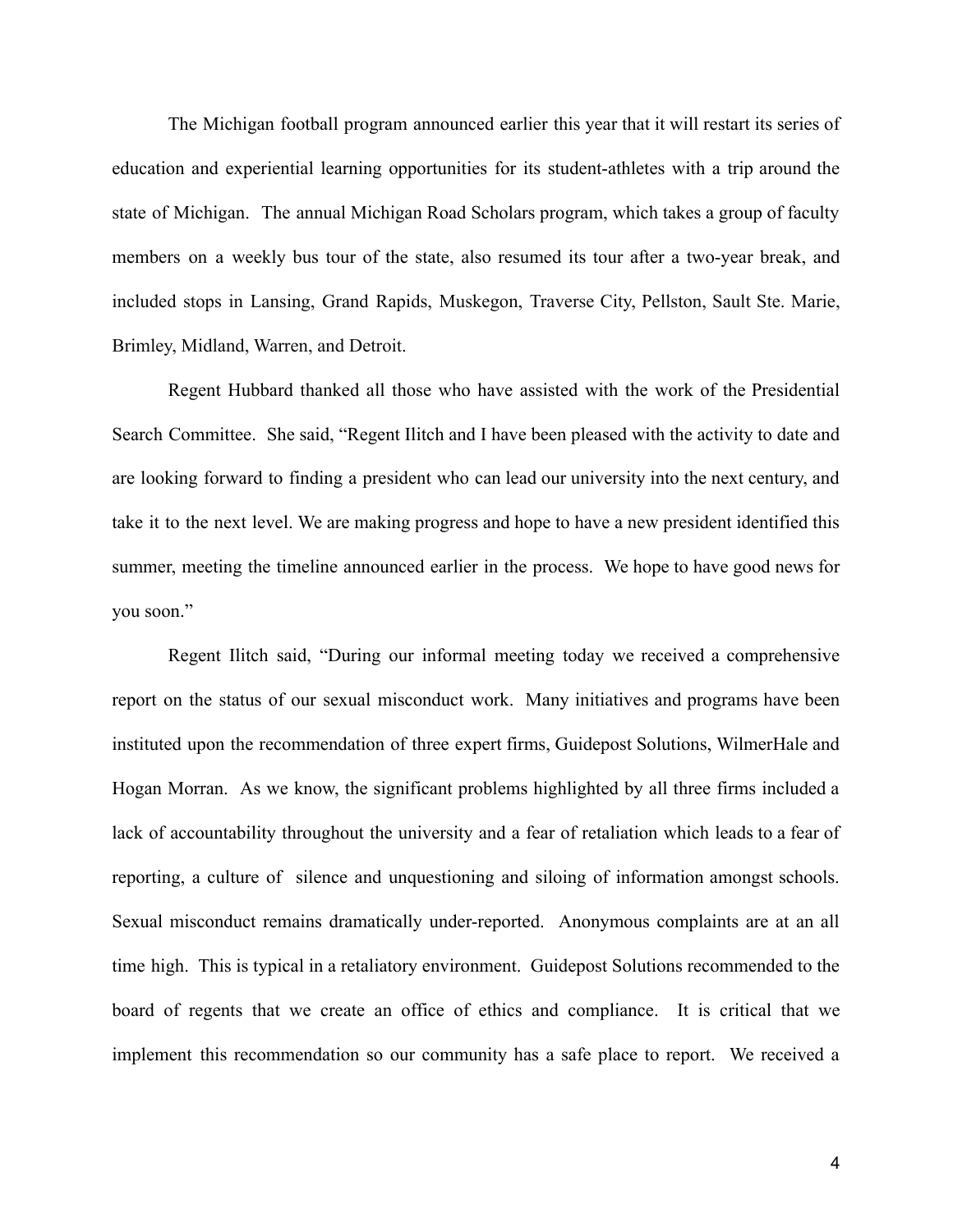memorandum today that stated administrators discussed the possibility of creating a central compliance office and many concerns were raised. There were discussions with deans and none expressed support for a central compliance office, to the contrary, they expressed serious misgivings. We have 19 deans. It was also expressed that many of us don't see a compliance problem, but history has shown otherwise. Is this a red flag? Why is there such opposition to this recommendation by our hired experts? I have not heard a reason.

"I would like to read a senate faculty resolution on ethics and compliance:

"WHEREAS, the University of Michigan has failed to be leader and best in policies and practices that protect students, staff, and faculty from sexual predators on its campus;

WHEREAS, as a result of the University's failures, members of the campus community have experienced trauma, and the University has spent millions of dollars to compensate victims;

WHEREAS, the administrative structures of the University are ineffective in protecting students, staff and faculty from administrative abuse by requiring victims to report abuse to those responsible for creating toxic situations;

WHEREAS, SACUA convened a WilmerHale Task Force of faculty experts to review the recommendations of the WilmerHale Report on its investigation of sexual misconduct by former provost Martin Philbert.

WHEREAS, the University hired an outside consultant, Guidepost Solutions, which conducted an ethics and compliance review of the three campuses;

WHEREAS, SACUA's WilmerHale Task force and Guidepost Solutions have conducted an extensive review of the handling of institutional misconduct at the University of Michigan and at other universities;

WHEREAS, SACUA's WilmerHale Task Force and Guidepost Solutions have found that institutions that have suffered misconduct similar to that perpetrated by known sexual predators at the University have addressed their failures by creating a new, independent reporting line through an office for ethics and compliance headed by an office that has a direct reporting line to the board of regents or equivalent body;

WHEREAS, an office for Ethics and Compliance serves to protect members of the campus community who report misconduct from retaliation;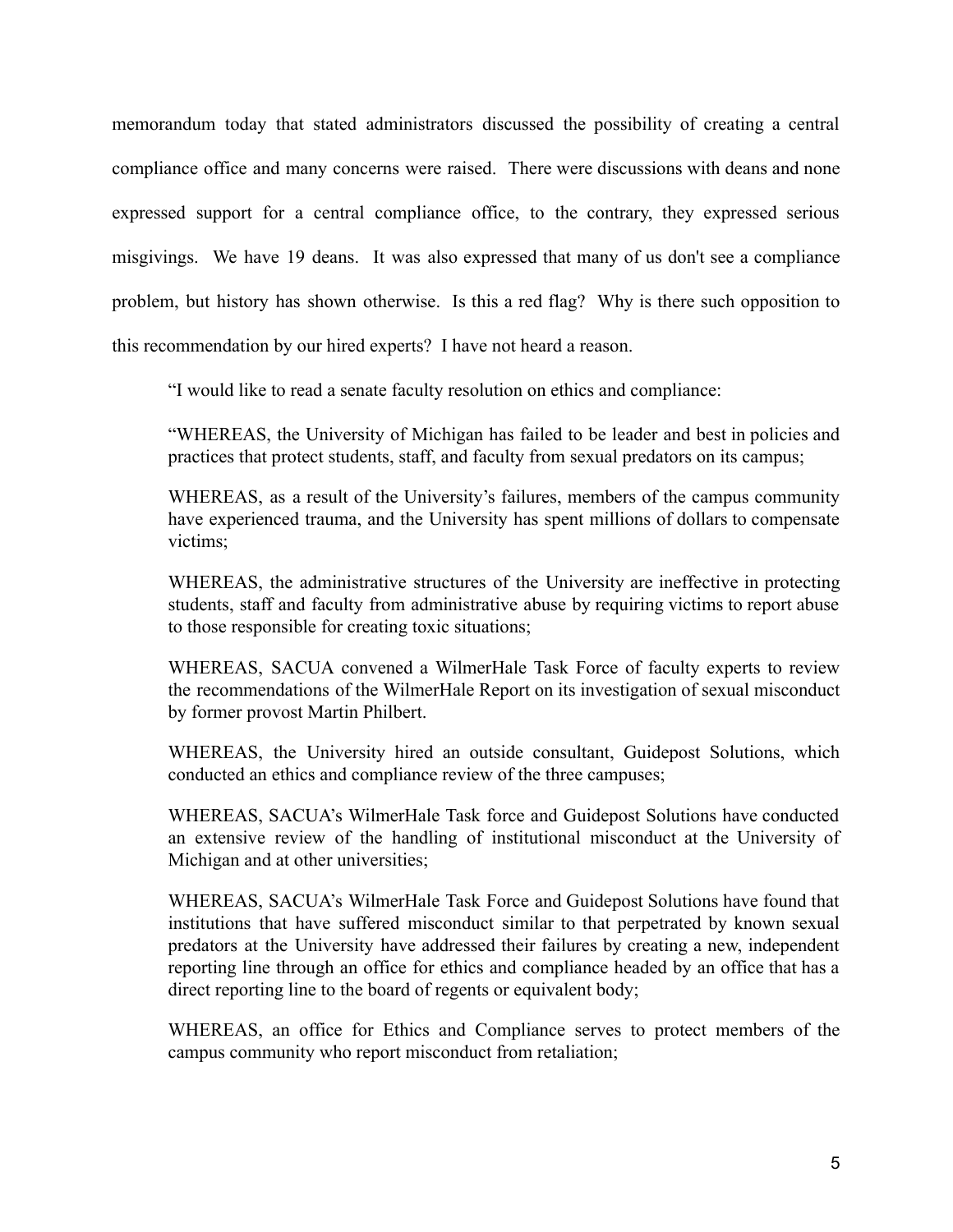WHEREAS, 49 out of 64 AAU Universities, including twelve Big Ten Universities have created offices for Ethics and Compliance reporting to their boards;

WHEREAS, it is critical that an adequate administrative structure be in place at such a time as a new president is hired;

BE IT RESOLVED, that the University of Michigan is urged to create an office for Ethics and Compliance with an independent reporting line to the Board of Regents as soon as is practicable.

### *Approved April 18, 2022*

"I stand with our Michigan faculty on this issue. This initiative should be board-led. It is critical that we implement an office of ethics, not only for the reasons stated earlier, but to properly structure ourselves so that our new president has the greatest likelihood of success. Thank you."

**Presentation:** "Leverage Lab: Engineering Education Research at UM-Dearborn"

Chancellor Grasso introduced DeLean Tolbert Smith, assistant professor, industrial and manufacturing systems engineering, and students**:** Aishwary Pawar, Emmanuella Ejichukwu and Donte Woodget.

Professor Smith said that the Leverage Lab will identify and elevate sources of engineering capital within communities of color, empower students to leverage such cultural capital in engineering space and to equip universities with knowledge of methods and information to inform and design initiatives that support BIPOC students from recruitment through graduation.

### **Consent Agenda**

**Minutes.** Vice President Churchill submitted for approval the minutes of the meetings of March 24, 2022.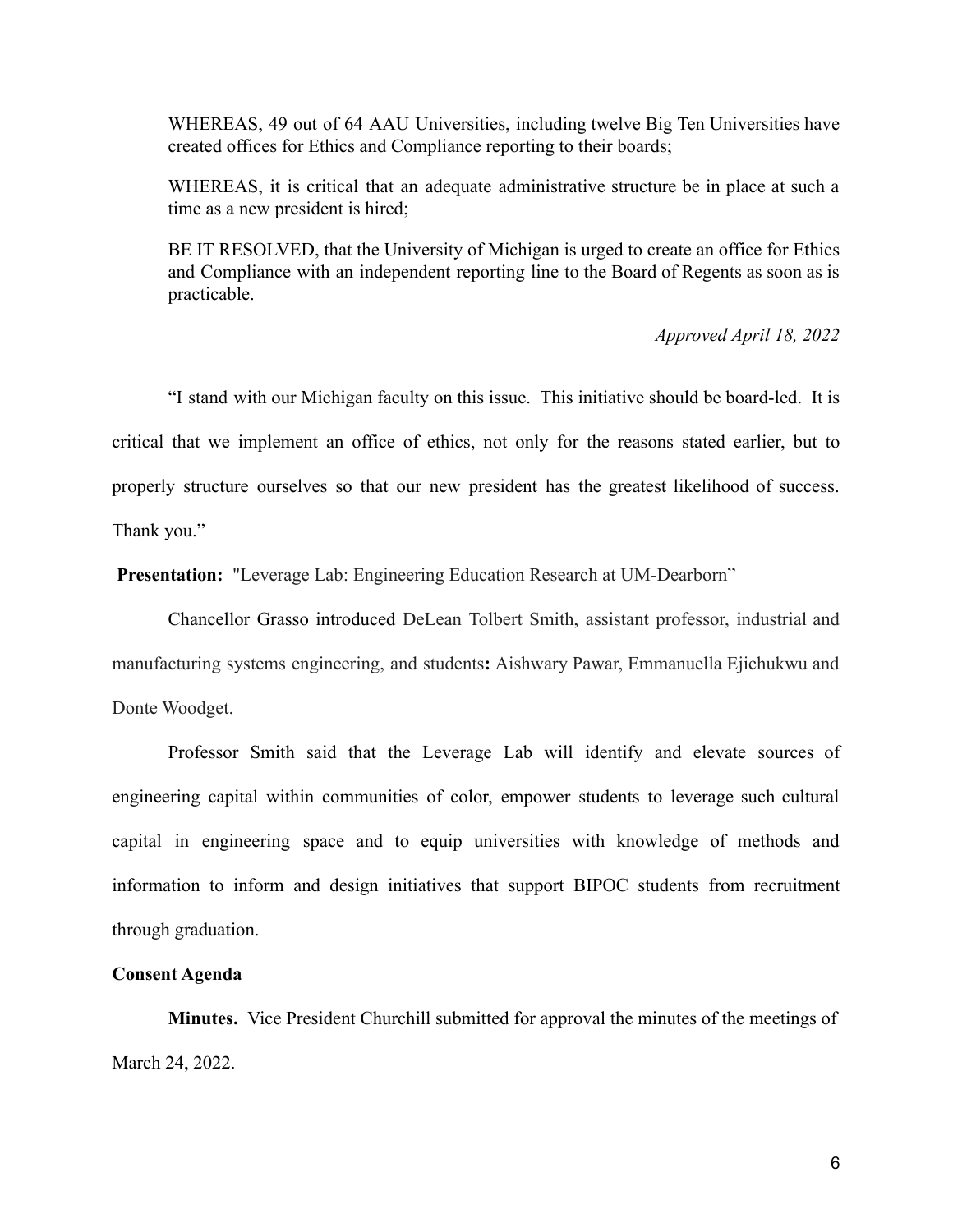**Reports.** Executive Vice President Chatas submitted the Investment Report, the Plant Extension Report, and the University Human Resources Report.

**Litigation Report.** Vice President Lynch had no report.

**Research Report.** Vice President Cunningham submitted the March 2022 Research Award and Expenditures Report.

**University of Michigan Health System.** Executive Vice President Runge had no report.

**Student Life.** Vice President Harmon reported on the passing of Michigan alum Cooper Charlton, former Central Student Government President (2015-16) who passed away in an auto accident earlier this month. He said, "Cooper was a phenomenal leader, student athlete and Neubacher Award winner. He is remembered for his refusal to accept superficial awareness of disability issues and for founding the Wolverine Support Network, which aims to promote mental health and well-being for all students. Our hearts go out to Cooper's family and loved ones and all of the members of the UM community who remember his legacy."

**University of Michigan-Dearborn.** Chancellor Grasso reported on the recommended appointment of Gabriella Scarlatta, as provost and executive vice chancellor for UM-Dearborn. She has served as interim provost for the last year.

He reported on the biannual international conference regarding the health of the Detroit River called the 'State of the Strait,' nearly 200 scientists visiting campus to talk about water remediation. The women's softball team won their conference championship tournament for the first time in program history, and the team also had the second highest GPA amongst all sports teams, with an average GPA of 3.43.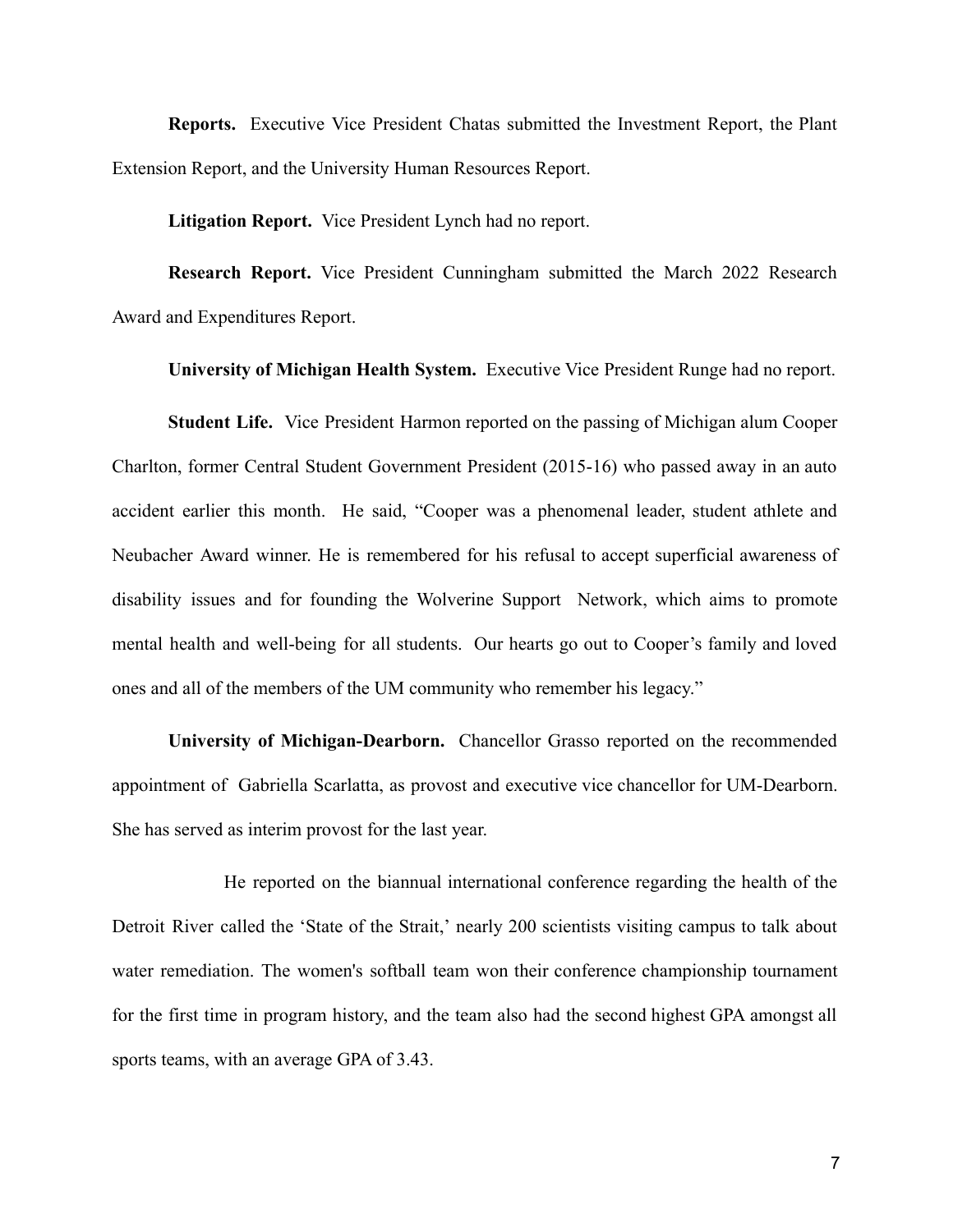**University of Michigan-Flint.** Chancellor Dutta reported on commencement and the new occupational therapy doctor program, in the College of Health Sciences, which was granted full accreditation. It is the first fully integrated program of its kind in the state.

He said "UM-Flint and the Detroit City Football (soccer) club, began a multi-year educational partnership. Their students will complete their degrees at UM-Flint to help promote higher education, access and talent retention in the state."

UM-Flint also has executed a comprehensive giving plan resulting in a 47 percent increase in funds raised.

**Student Government Reports.** Dearborn Student Government President Ramsey Fakhouri reported on the accomplishments over the past year including COVID protocols, increased student involvement on campus, and partnering with DPSS on safety issues, all while focusing on DEI. He applauded the outstanding staff and administration of UM-Dearborn and thanked Chancellor Grasso for his leadership.

**Voluntary Support.** Vice President Baird had no additional report.

**Personnel Actions/Personnel Reports.** Provost McCauley presented a number of personnel actions and reports. She noted the appointment of Tony Reames, Ph,D., associate professor, Department of Environment and Sustainability, School of Environment and Sustainability; Daniel Rabosky Ph.D., professor, Department of Ecology and Evolutionary Biology, College of Literature, Science and the Arts; and Kira Thurman, Ph.D., associate professor, Department of Germanic Languages and Literatures and Department of History, College of Literature, Science, and the Arts.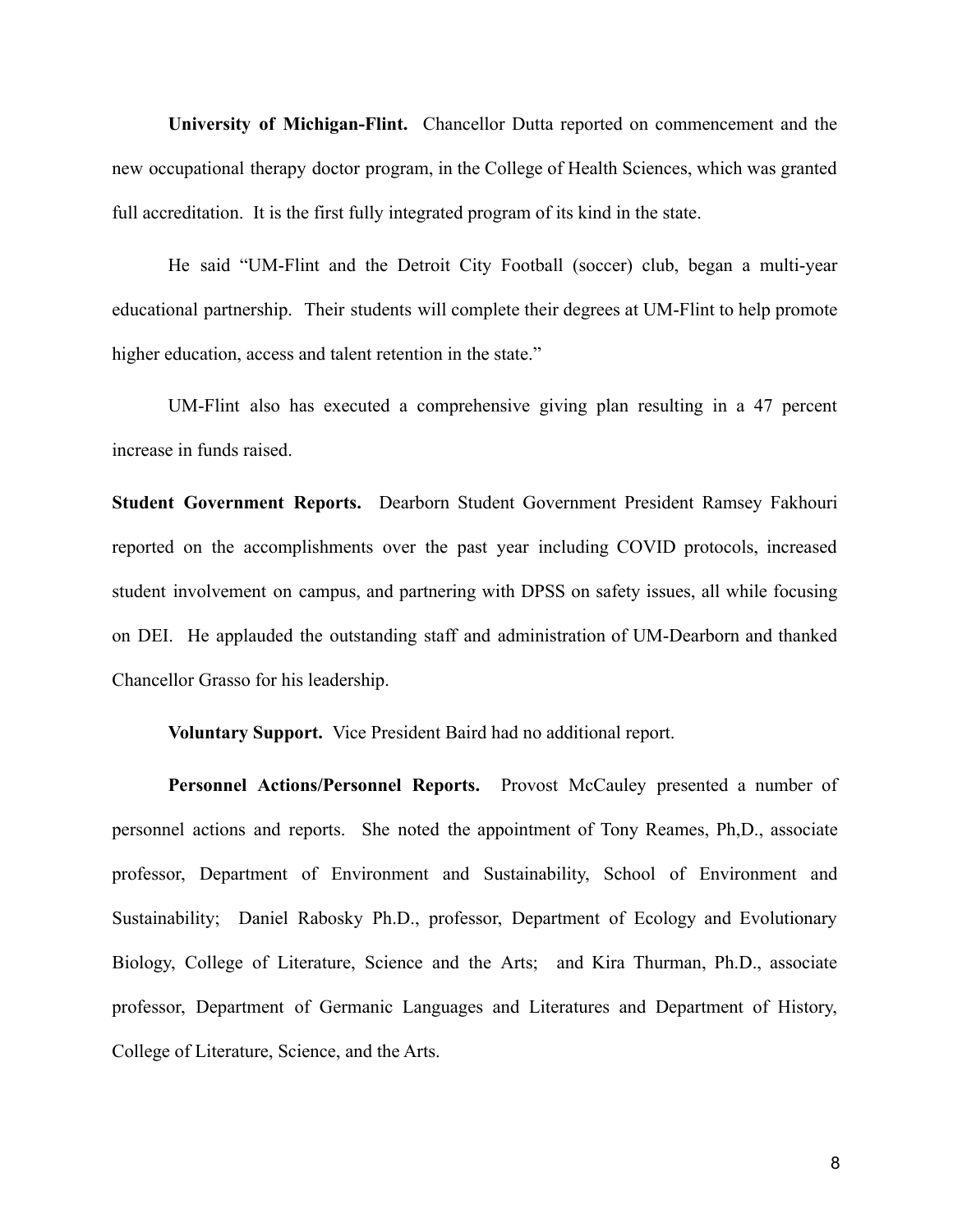EVPMA Runge presented faculty from the Medical School, Jeffrey Kidd, Ph.D., professor, Department of Human Genetics; and Jenny Radesky, M.D., associate professor, Department of Pediatrics.

Chancellor Grasso presented John Abramyan, recommended for promotion to associate professor of biology, with tenure; and Kristin Poling, recommended for promotion to associate professor of social sciences, with tenure.

Chancellor Dutta presented Toko Osho, Ph.D., School of Education and Human Services, recommended for promotion to associate professor of education with tenure; and Min-Hui Huang, College of Health Sciences, recommended for promotion to professor with tenure.

Provost McCauley presented four supplemental items: Vicki Ellingrod, dean, College of Pharmacy; Carlos F. Jackson, professor of art and design, with tenure, and dean, Penny W. Stamps School of Art and Design; Sharon F. Matusik, professor of business, with tenure, and Edward J. Frey Dean of Business, Stephen M. Ross School of Business; and Tabbye M. Chavous, vice provost for equity and inclusion and chief diversity officer, Office of the Provost and Executive Vice President for Academic Affairs.

She also spoke to appointments of Donna Hayward, interim dean of the libraries and university librarian and Jan Hu as the interim dean of the school of dentistry.

**Retirement Memoirs.** Vice President Churchill submitted retirement memoirs.

**Memorials.** Vice President Churchill reported a memorial statement for David J. Alvarez, D.O., clinical assistant professor of family medicine and clinical assistant professor of orthopaedic surgery.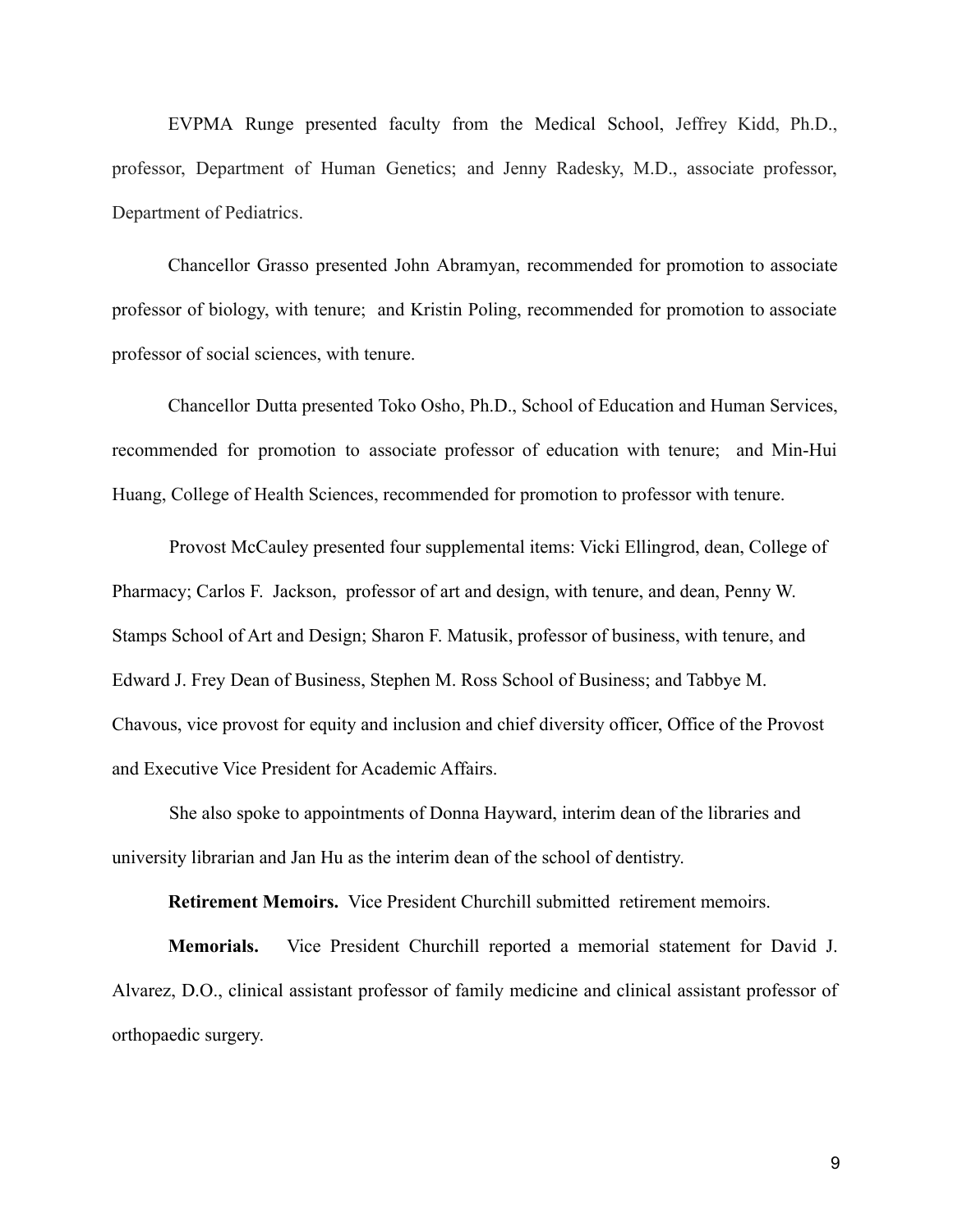**Degrees.** There was no action with regard to degrees.

**Approval of Consent Agenda.** On a motion by Regent Brown, seconded by Regent Bernstein, the regents unanimously approved the consent agenda.

#### **Absolute Return and Alternative Asset Commitments**

Executive Vice President Chatas reported on follow-on investment with previously approved partnerships including a commitment of \$40 million to RF investment Partners-sponsored investment; a commitment of \$135 million to two Cresta-sponsored investments, a commitment of \$15 million to Eclipse Ventures-sponsored investment, a commitment of \$10 million to an HCP-sponsored investment; a commitment of up to \$15 million to Rubicon Point-sponsored investment; a commitment of \$30 million to two YC-sponsored investment vehicles, and a direct private equity investment of \$10 million in an EGI-sponsored vehicle.

### **Appointment of Auditors**

On a motion by Regent Brown, seconded by Regent Hubbard, the regents unanimously approved the appointment of PricewaterhouseCoopers as external auditors for fiscal year 2022.

## **University of Michigan Health Brighton Center for Specialty Care Linear Accelerator Expansion**

On a motion by Regent Brown, seconded by Regent Hubbard, the regents unanimously approved the Brighton Center for Specialty Care Linear Accelerator Expansion project as described, and authorized issuing the project for bids and awarding construction contracts provided that bids are within the approved budget.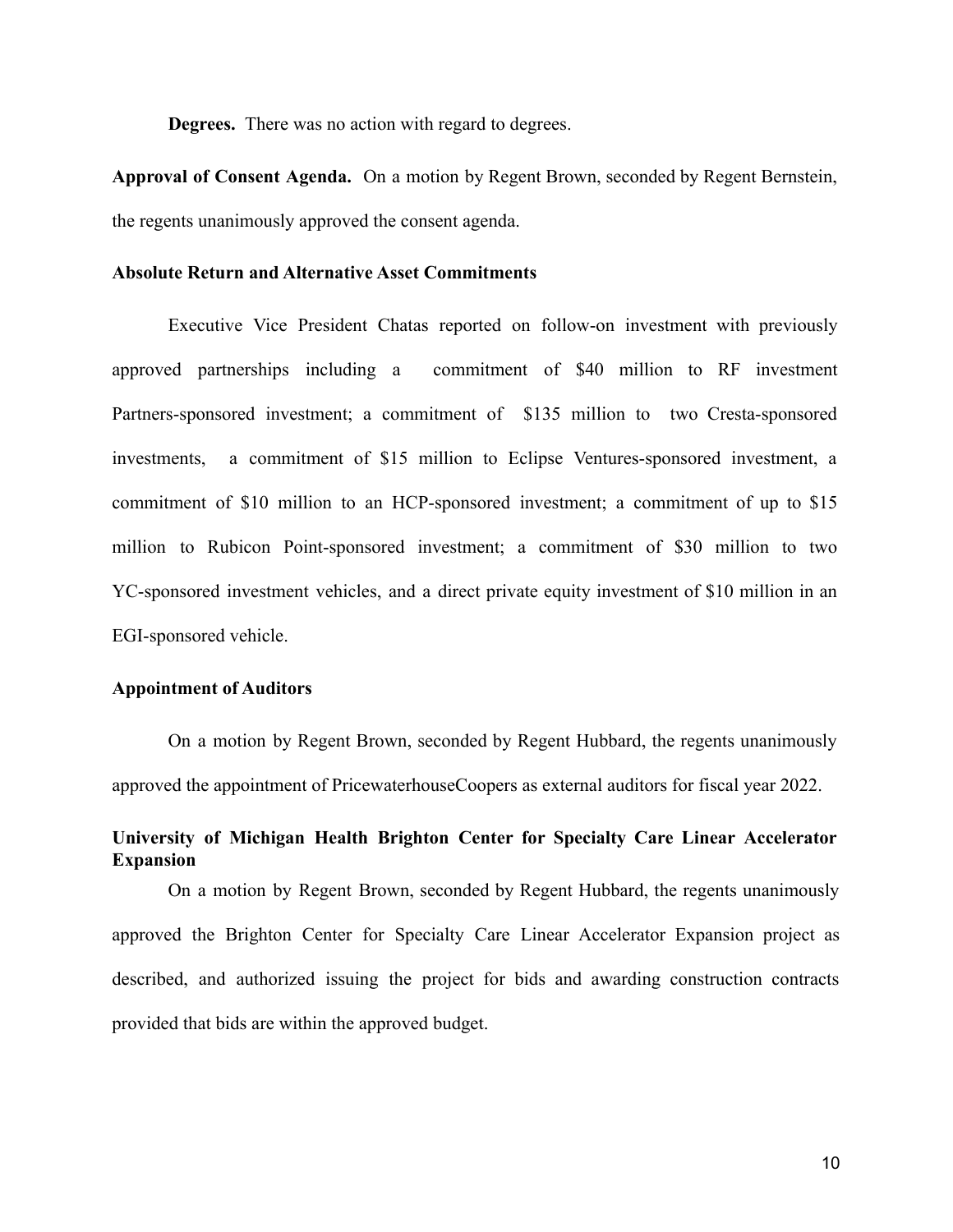### **President's Residence Infrastructure Renovation**

On a motion by Regent Bernstein, seconded by Regent Ilitch, the regents unanimously approved the President's Residence Infrastructure Renovation project as described, and authorized issuing the project for bids and awarding construction contracts with final budget approval by the EVPCFO.

Regent Acker thanked Regents Ilitch and Hubbard for their efforts on this project, along with the administrative staff.

### **Palmer Field Temporary Recreation Facility**

On a motion by Regent Hubbard, seconded by Regent Brown, the regents unanimously approved the Palmer Field Temporary Recreation Facility as described, and authorized issuing the project for bids and awarding construction contracts within the approved budget.

### **Conflicts of Interest**

On a motion by Regent Hubbard, seconded by Regent Acker, the regents unanimously approved the following conflict of interest items that fall under the State of Michigan Conflict of Interest Statute. The following information is provided in compliance with statutory requirements:

**Authorization for the University to transact with Consortium for Global Health Delivery Systems, Inc.**

An agreement with Consortium for Global Health Delivery Systems, Inc. was approved.

- 1. The parties to the agreement are the regents of the University of Michigan, its Stephen M. Ross School of Business Technology  $\&$  Operations and Consortium for Global Health Delivery Systems, Inc.
- 2. The agreement is for a total cost not to exceed \$7,000. Consortium for Global Health Delivery Systems, Inc. will be supplying all the necessary resources and personnel to fulfill this contract.The remaining base contract terms and conditions are typical to those used in Procurement Services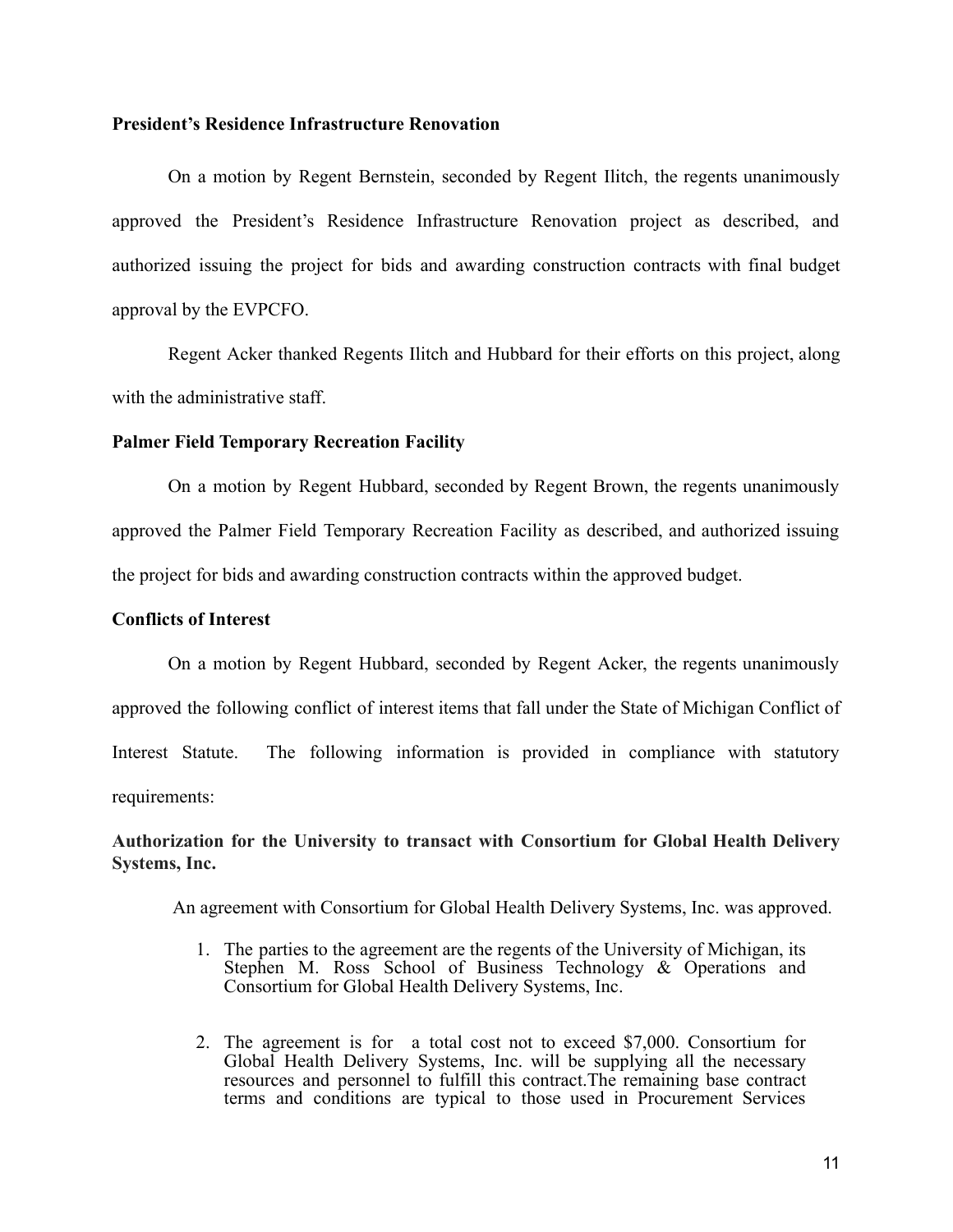standard templates for other similar contracts entered into by the Regents.

3. The pecuniary interest arises from the fact that University of Michigan employee, Ravi Anapundi, is director of Consortium for Global Health Delivery Systems, Inc.

## **Authorization for the University to transact with Creative Connections s.r.o.**

An agreement with Creative Connections s.r.o. was approved.

- 1. The parties to the agreement are the regents of the University of Michigan, its Department of Molecular & Integrative Physiology and Creative Connections s.r.o.
- 2. The agreement is for a total cost not to exceed \$3,000. Creative Connections s.r.o. will be supplying all the necessary resources and personnel to fulfill this contract. The remaining base contract terms and conditions are typical to those used in Procurement Services standard templates for other similar contracts entered into by the Regents.
- 3. The pecuniary interest arises from the fact that University of Michigan employee Filip Jezek, is independent contractor of Creative Connections s.r.o.

## **Authorization for the University to transact with Detroit Design and Technology Inc.**

An agreement with Detroit Design and Technology Inc. was approved.

- 1. The parties to the contract are the Regents of the University of Michigan and its Zell Lurie Institute and Detroit Design and Technology Inc.
- 2. The agreement is for a duration of one year at a total cost not to exceed \$5,000. Detroit Design and Technology Inc. will be supplying all the necessary resources and personnel to fulfill this contract. The remaining base contract terms and conditions are typical to those used in Procurement Services standard templates for other similar contracts entered into by the Regents.
- 3. The pecuniary interest arises from the fact that University of Michigan employee, Tyran Chandler, is owner of Detroit Design and Technology Inc.

# **Authorization for the University to transact with Health Patroller, LLC, dba Eebu Health**

Authorization for the University to transact with Health Patroller, LLC, dba Eebu Health was approved.

- 1. The parties to the contract are the Regents of the University of Michigan and its Division of Interventional Radiology and Eebu Health.
- 2. The agreement is for a duration of two years at a total cost not to exceed \$19,000. Eebu Health will be supplying all the necessary resources and personnel to fulfill this contract. The remaining base contract terms and conditions were tailored to meet the particular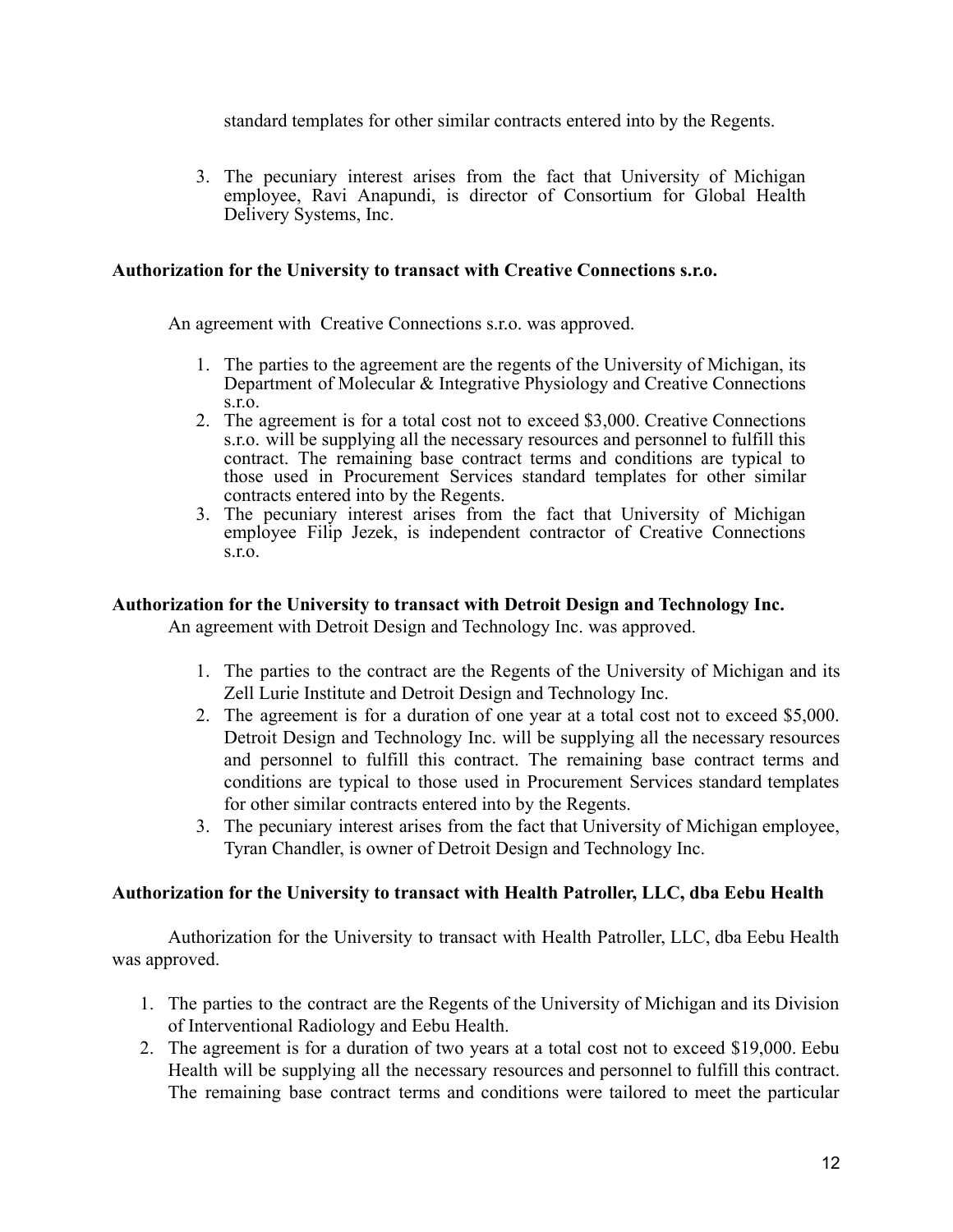needs of this contract and have been approved by Procurement Services after advice from the Office of General Counsel.

3. The pecuniary interest arises from the fact that University of Michigan employees, John M. Hollingsworth and Mark W. Newman, are co-founders and equity stakeholders of Eebu Health.

## **Authorization for the University to enter into an agreement with MU Consulting, LLC**

Authorization for the University to enter into an agreement with MU Consulting, LLC was approved.

- 1. The parties to the contract are the Regents of the University of Michigan and its CHRT and MU Consulting, LLC.
- 2. The agreement is for a duration of one year at a total cost not to exceed \$100,000. MU Consulting, LLC will be supplying all the necessary resources and personnel to fulfill this contract. The remaining base contract terms and conditions are typical to those used in Procurement Services standard templates for other similar contracts entered into by the Regents.
- 3. The pecuniary interest arises from the fact that University of Michigan employee, Marianne Udow-Phillips, is member of MU Consulting, LLC.

# **Authorization for the University to transact with North American Society for Psychosocial Obstetrics and Gynecology**

Authorization for the University to transact with North American Society for Psychosocial Obstetrics and Gynecology was approved.

- 1. The parties to the contract are the Regents of the University of Michigan and its Department of Psychiatry and NASPOG.
- 2. The agreement is for a total cost not to exceed \$3,000. NASPOG will be supplying all the necessary resources and personnel to fulfill this contract. The remaining base contract terms and conditions are typical to those used in Procurement Services standard templates for other similar contracts entered into by the Regents.
- 3. The pecuniary interest arises from the fact that University of Michigan employee, Maria Muzik, is acting president of NASPOG.

# **Authorization for the University to enter into a contract with with Eidgenössische Technische Hochschule Zürich dba ETH Zürich**

Authorization for the University to enter into a contract with with Eidgenössische Technische Hochschule Zürich dba ETH Zürich was approved.

1. The parties to the contract are the Regents of the University of Michigan and its College of Engineering, and ETH Zürich.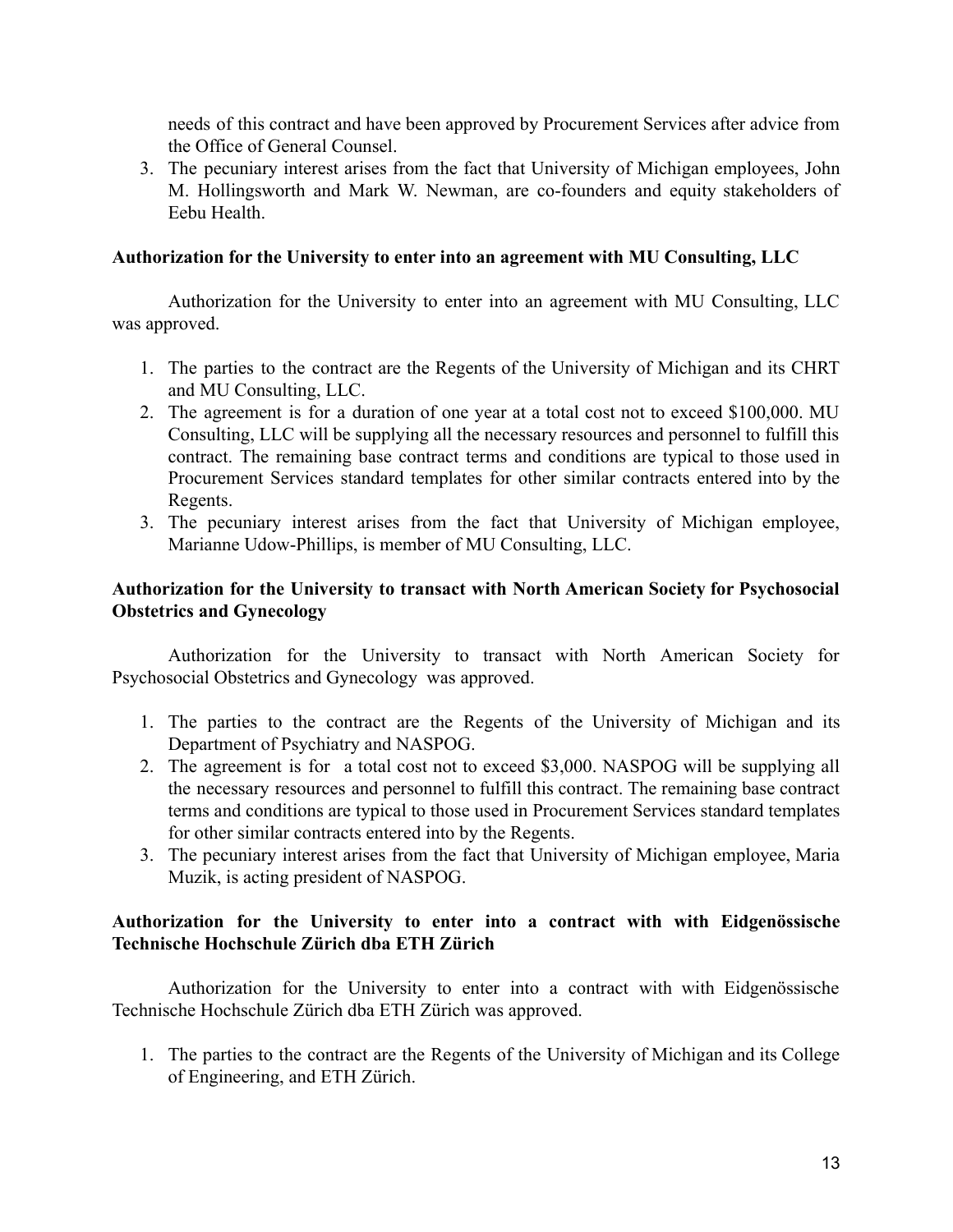- 2. The contract is for ETH Zürich to provide sponsored research collaboration activities under a sponsored project from Fluor Marine Propulsion, LLC titled "Capacitance Wire Mesh System Design". The performance period is anticipated to be October 1, 2021 through October 31, 2022, and is estimated not to exceed \$112,696. The terms of the contract will comply with appropriate University requirements. Since projects are often amended, the contract will include provisions for changes in time, amount, and scope.
- 3. The pecuniary interest arises from the fact that University of Michigan employee, Annalisa Manera is a Professor of Nuclear Systems and Multiphase Flows at ETH Zürich.

# **Authorization for the University of Michigan to Enter into License Agreements with Venture Accelerator Firms Located at the North Campus Research Complex**

License agreements with Venture Accelerator Firms located at the North Campus

Research Complex were approved.

- 1. The parties to the license agreements are the Regents of the University of Michigan and Opsidio.
- 2. The service to be provided is the license of space in the North Campus Research Complex Venture Accelerator located at 1600 Huron Parkway, Ann Arbor, Michigan with access to common area space within the building. The license durations, including all options for renewal are outlined in the spreadsheet. The licenses will use the standard University of Michigan Venture Accelerator license template. The licensee companies will pay the rates as stipulated in the attached spreadsheet for the current term and option years as indicated. The licensee companies will be responsible for providing monthly updates concerning their business progress to the University of Michigan's Office of Technology Transfer, and will have access to Office of Technology Transfer personnel for advice concerning obtaining technology assessment, business consulting, technical assistance, capital raising or other business services.
- 3. The pecuniary interest arises from the fact that the individuals listed are University of Michigan employees and owners and/or officers of the licensee company: Nicholas Lukacs, and Steven Kunkel.

### **Authorization to enter into or amend Agreements**

Project agreements with the University of Michigan were approved.

- 1. The parties to the contract are the Regents of the University of Michigan and the following companies: Arbor Batteries LLC Subcontract 22-PAF04587; GeneToBe, LLC Subcontract 22-PAF05727; H3D, Inc. Subcontract 22-PAF06574; iReprogram, LLC Subcontract Amendment 22-PAF06252; Lysoway Therapeutics, Inc. Research 22-PAF06318; Prevada Medical, Inc. Subcontract 22-PAF04976; and The Hope Foundation Research 22-PAF05731.
- 2. The terms of the agreements and/or amendments conform to university policy. The funding support will not exceed the amount reported in Attachment A for each agreement and/or amendment. Since projects are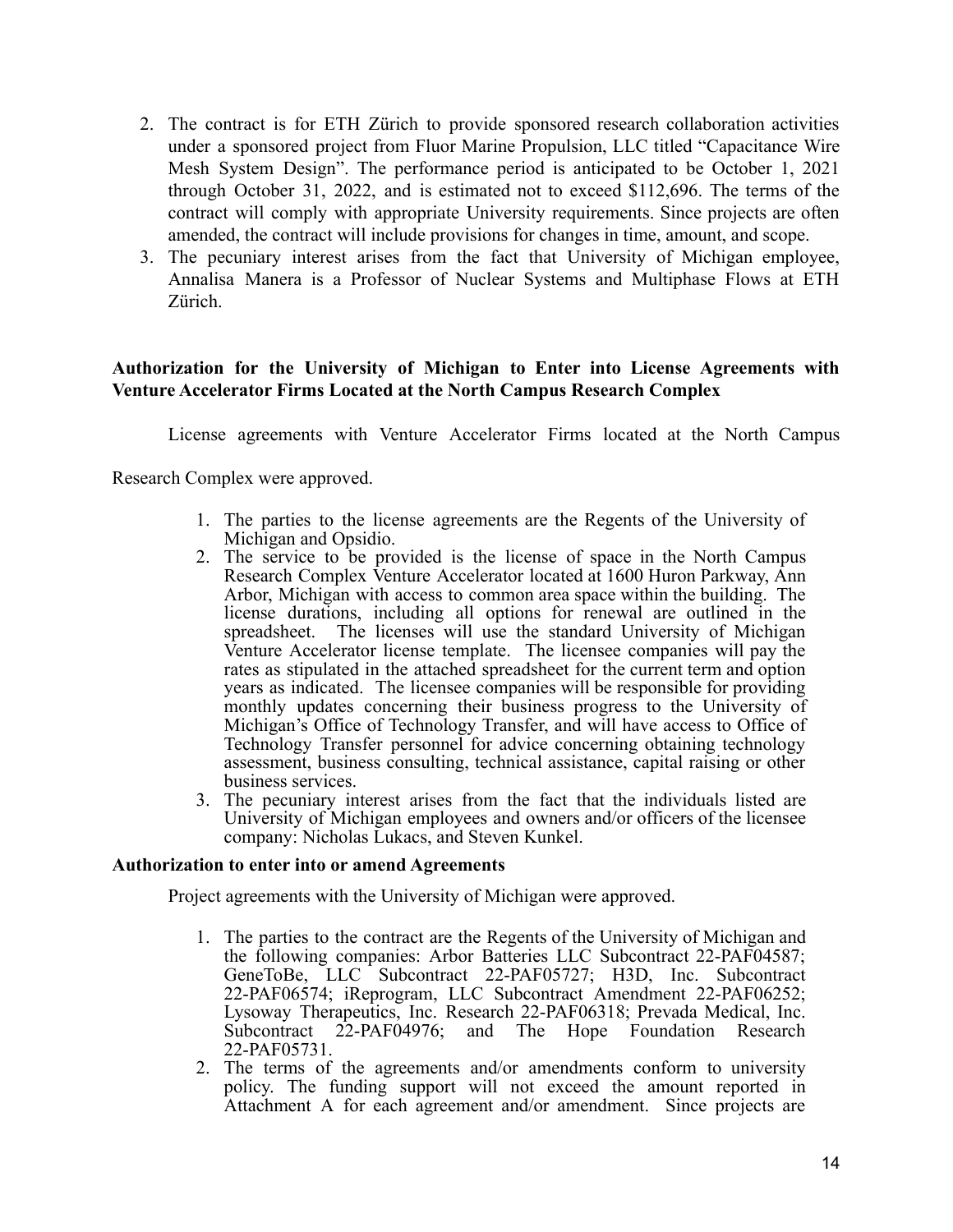often amended, these agreements and/or amendments include provisions for changes in time and scope. University procedures for approval of these changes will be followed and additional conflict of interest review will be done as appropriate.

3. The pecuniary interest arises from the fact that the individuals listed are University of Michigan employees and owners and/or officers of the companies.

### **Approval of Commercialization Agreements**

The Commercialization agreements were approved.

- 1. The parties to the contract are the Regents of the University of Michigan and the following companies: Anatomy of Sound LLC License Agreement; NOxygen Therapeutics LLC Option Agreement; Saros Therapeutics, Inc. License Agreement; and Vortex Hydro Power LLC License Agreement.
- 2. The University will retain ownership of the optioned, licensed, or reassigned technologies and may continue to further develop and use them internally. No use of University services or facilities, nor any assignment of University employees, is obligated or contemplated under the Agreements. Standard disclaimers of warranties and indemnification apply, and the Agreements may be amended by consent of the parties, such as adding related technology. University procedures for approval of these changes will be followed and additional conflict of interest review will be done as appropriate. Terms specific to each Agreement are described in the Attachment.
- 3. The pecuniary interest arises from the fact that university employees listed on the spreadsheet are owners and/or officers of the company.

## **Authorization for the University to amend a Master Agreement between the University of Michigan and Arbor Research Collaborative for Health**

Authorization for the University to amend a Master Agreement between the University of Michigan and Arbor Research Collaborative for Health was approved.

- 1. The parties to the contract are the Regents of the University of Michigan and Arbor Research Collaborative for Health.
- 2. The University will continue to use standard procedures for performance of projects as well as provisions implementing University and federal policies related to intellectual property and publications. The University has amended the Agreement with the Company to extend the end date of the Agreement to August 31, 2023 and increase the funding authorization cap so that the total authorization will not exceed \$30,000,000. The University will continue to use standard sponsored project accounting procedures to determine the cost of each project under this Agreement. Budgets will be reviewed and approved by authorized representatives of the applicable department(s) and school(s)/college(s) where projects will be performed. The Agreement will allow the University and the Company to specify projects that the University will conduct under the terms of the Agreement. Since sponsored projects are often amended, the Agreement will include provisions for changes in the time and scope of each supported project.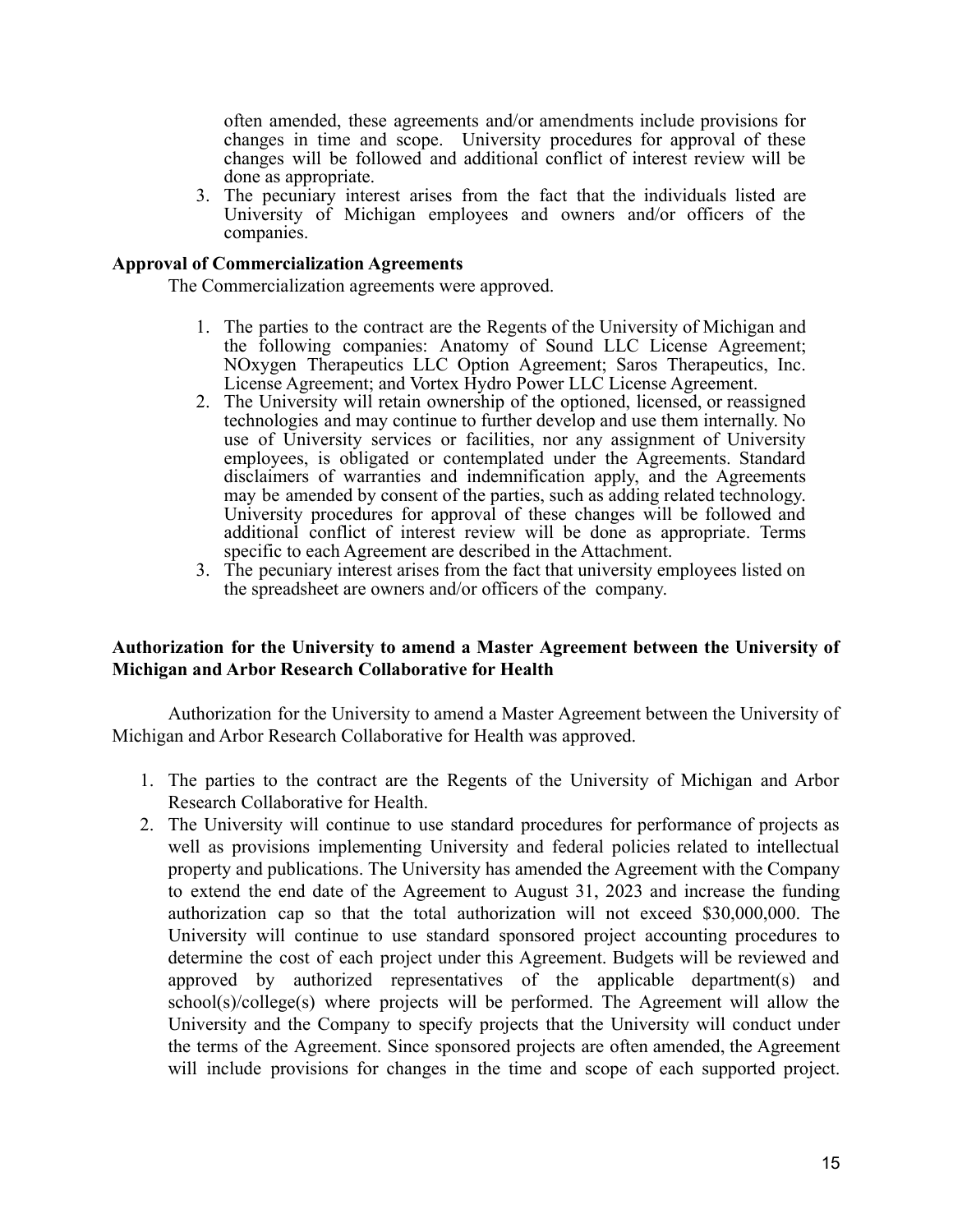University procedures for approval of each project will be followed and additional conflict of interest review will be done on a project-by-project basis.

3. The pecuniary interest arises from the fact that University of Michigan employees Marianne Udow-Phillips, and Paula Lantz are paid members of the Board of Directors of Arbor Research Collaborative for Health

### **Approval of UM Dearborn Bylaws**

On a motion by Regent Hubbard, seconded by Regent Brown, the regents unanimously

approved the UM-Dearborn Bylaws revisions as presented.

#### **Approval of Academic Calendar for 2024-25, Ann Arbor Campus**

On a motion by Regent Brown, seconded by Regent Bernstein, the regents unanimously

approved the Academic Calendar for 2024-25 as presented.

### **Outdoor Space Naming - W.E. Upjohn Peony Garden**

On a motion by Regent Brown, seconded by Regent Bernstein, the regents unanimously

approved the naming of the W.E. Upjohn Peony Garden, effective immediately.

### **Building name change - Homer A. Neal Laboratory**

On a motion by Regent Bernstein, seconded by Regent Hubbard, the regents unanimously approved changing the name of the Randall Laboratory Addition to Homer A. Neal Laboratory, effective immediately.

### **Naming of Robben and Aldyth Fleming Reception Room Alexander G. Ruthven Building**

After consultation with the Fleming family and approval by the university's Naming Committee, a space located adjacent to the grand and historical rotunda of the Ruthven Building will be named the Robben and Aldyth Fleming Reception Room. Appropriate signage will be installed at this prominent location to honor President Fleming's many contributions to the university.